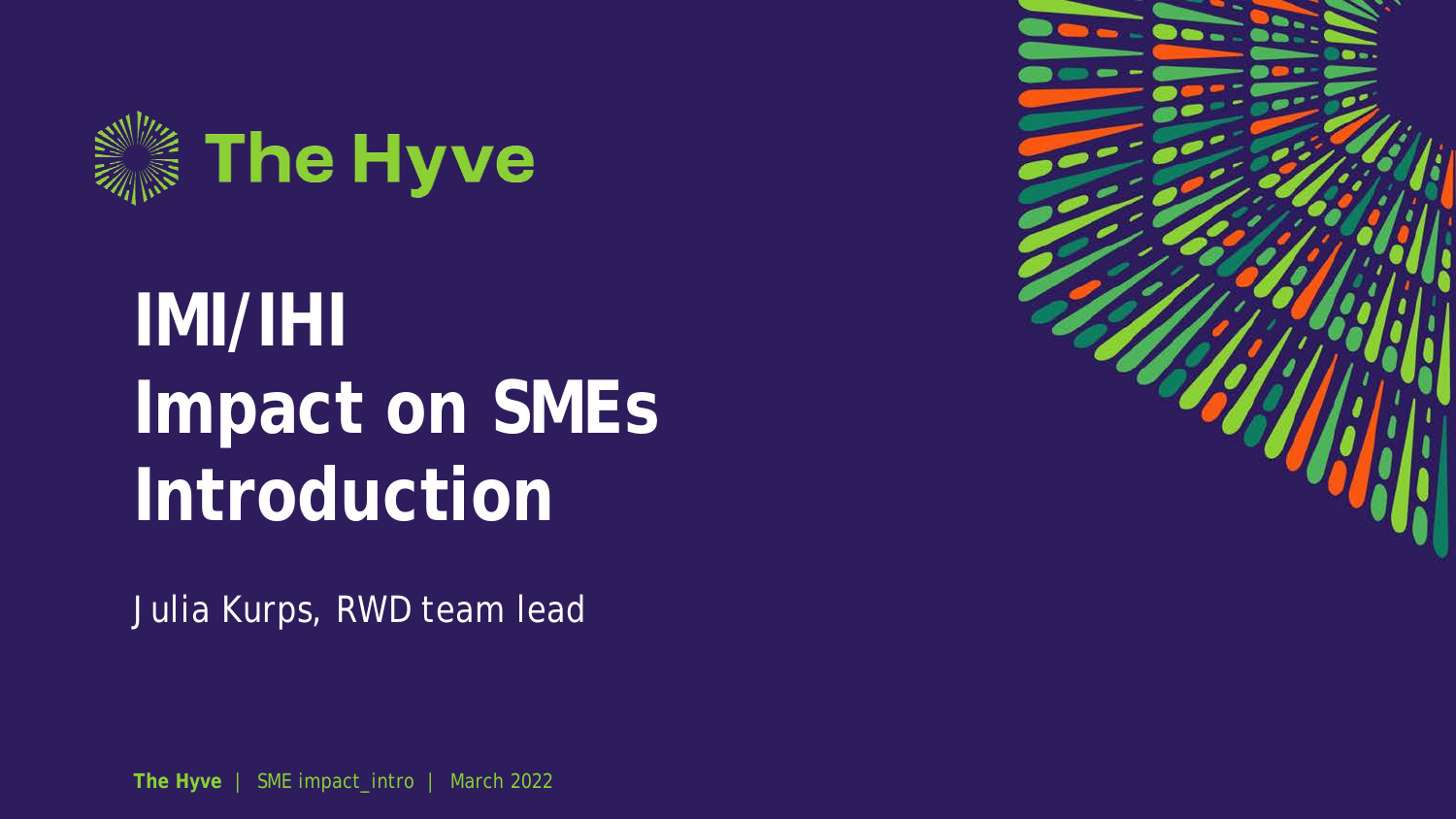

#### Julia Kurps PhD Team lead Real World Data



Current role







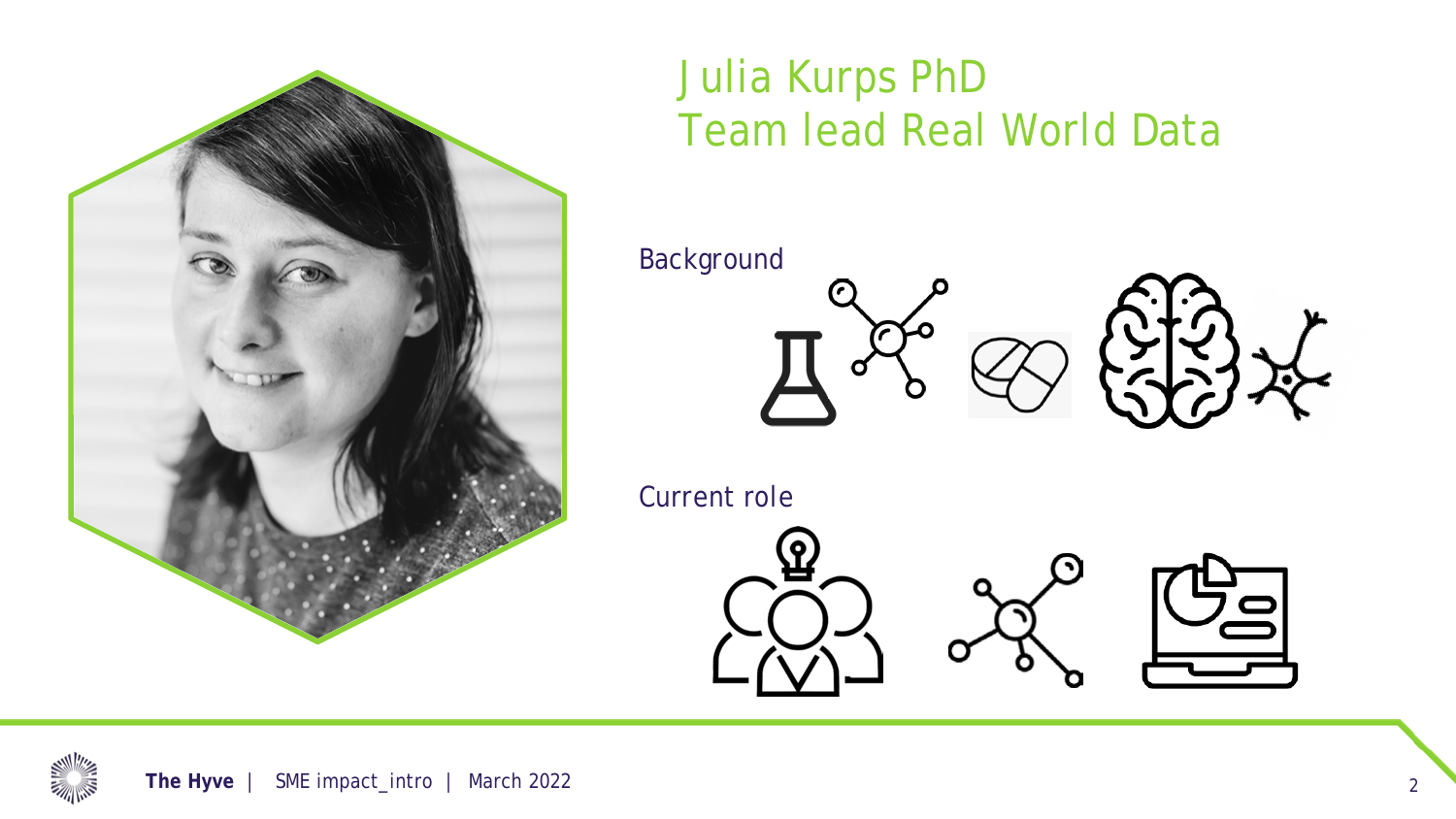

We enable open science by developing and implementing **open source** solutions and **FAIRifying data** in life sciences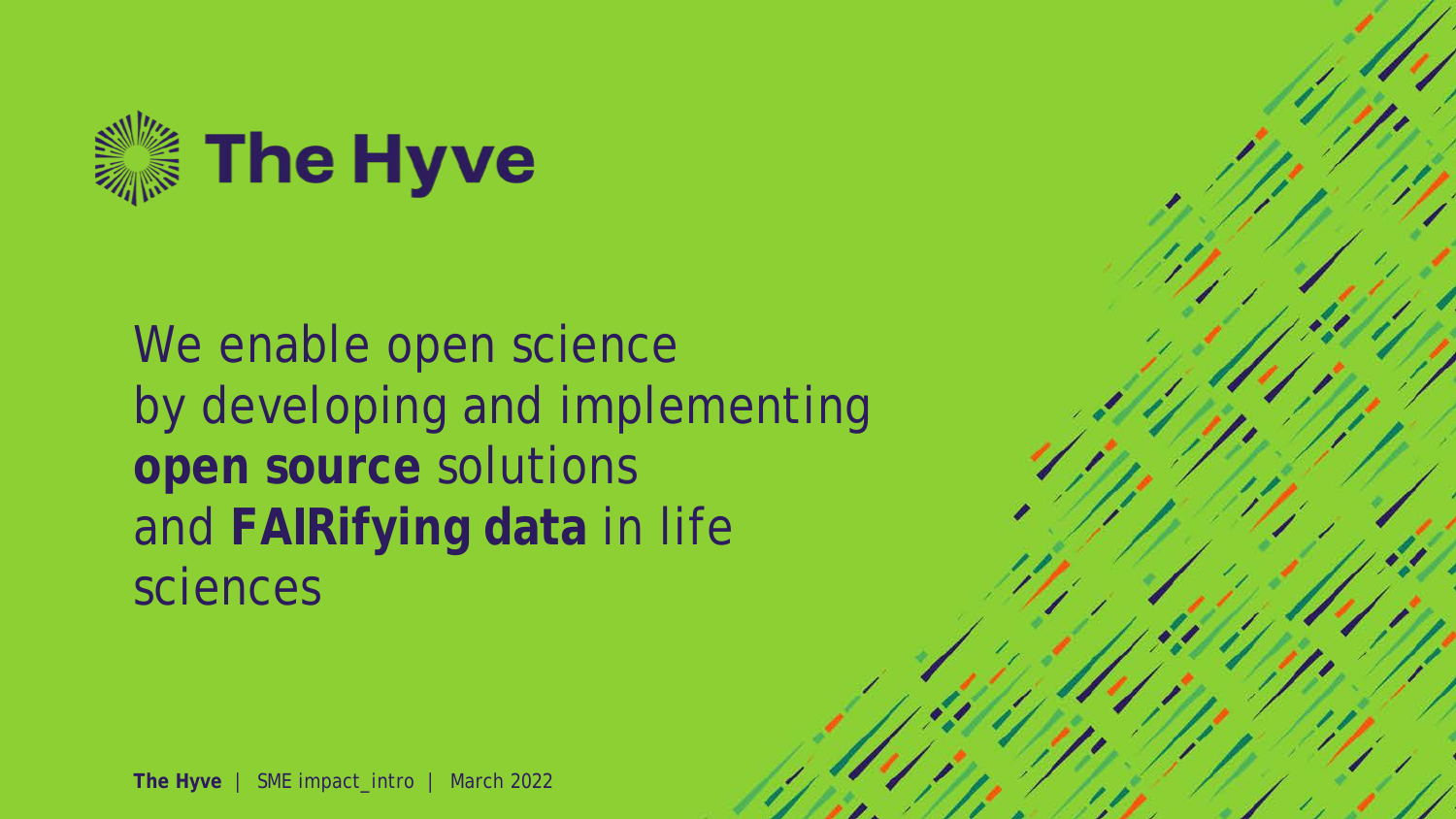### The Hyve in numbers

- ❏ Active since 2012
- $\frac{1}{2}$  +170 projects successfully completed
- $\sim$  -40 employees
- ❏ Contracted by 14 of the top 20 pharmaceutical companies
- $\sim$  Working with  $50+$  public research universities in EU and UK
- ❏ 15 pre-competitive initiatives (H2020)
- ❏ ISO 27001 certified

### Built for tough challenges

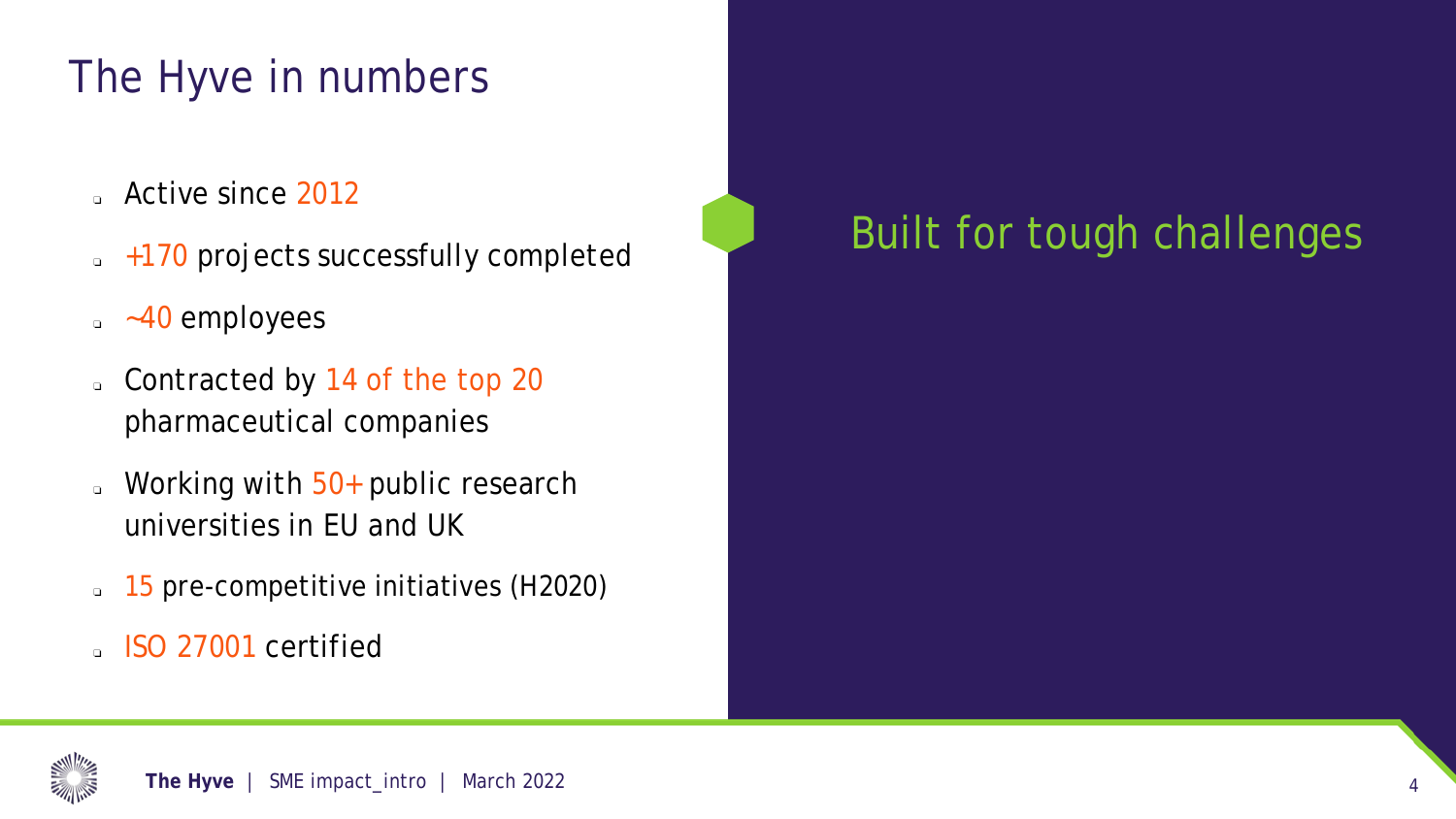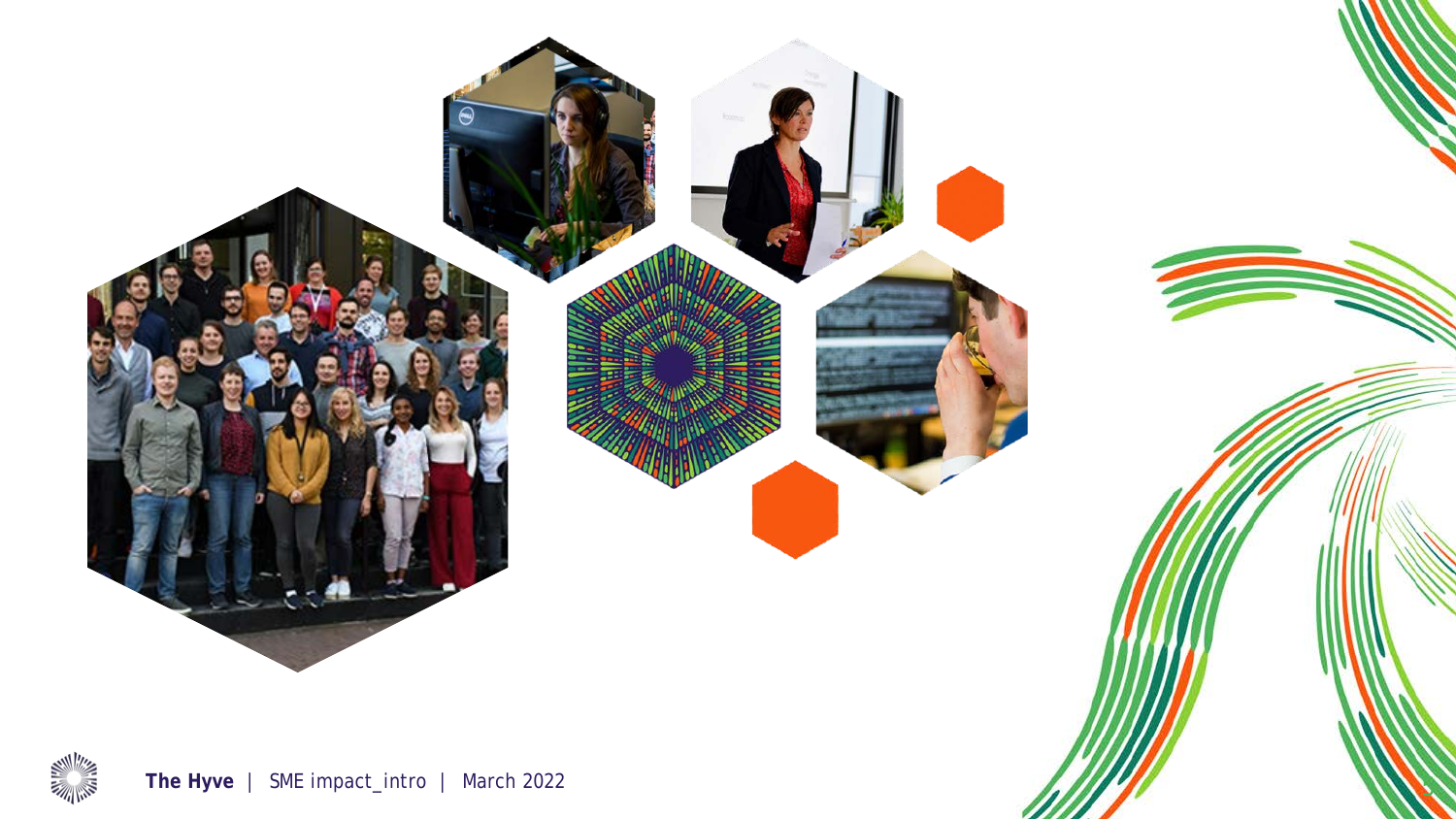#### IMI/IHI Journey

- ❏ First project **IMI EMIF**  European Medical Information Framework (2013)
- ❏ suggested by existing customer
- ❏ much smaller company, broad network, well-defined vision on biomedical data
- ❏ Data curation & technical expertise
- ❏ Building up on learnings

IMI/IHI & The Hyve



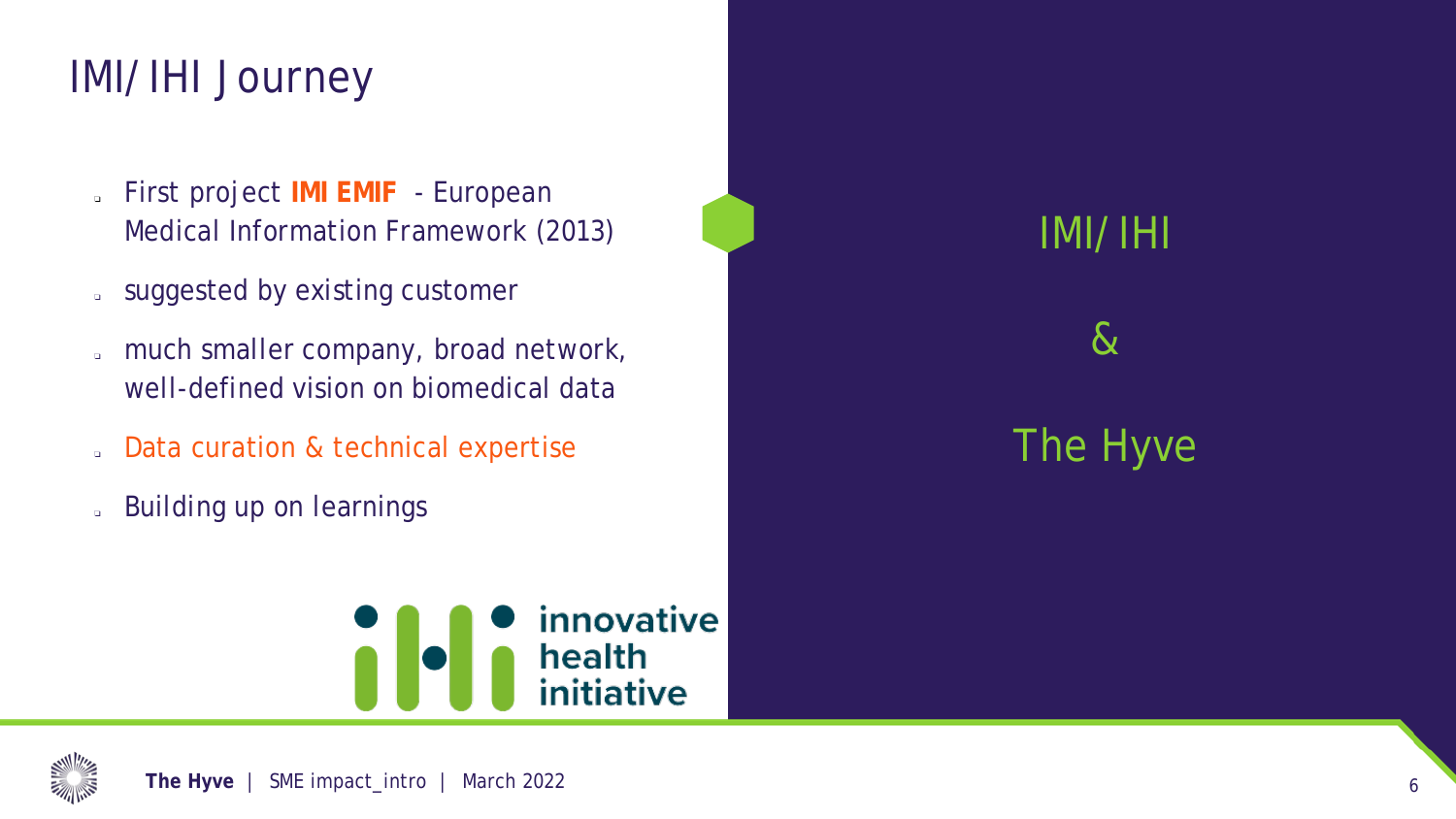





### Portfolio

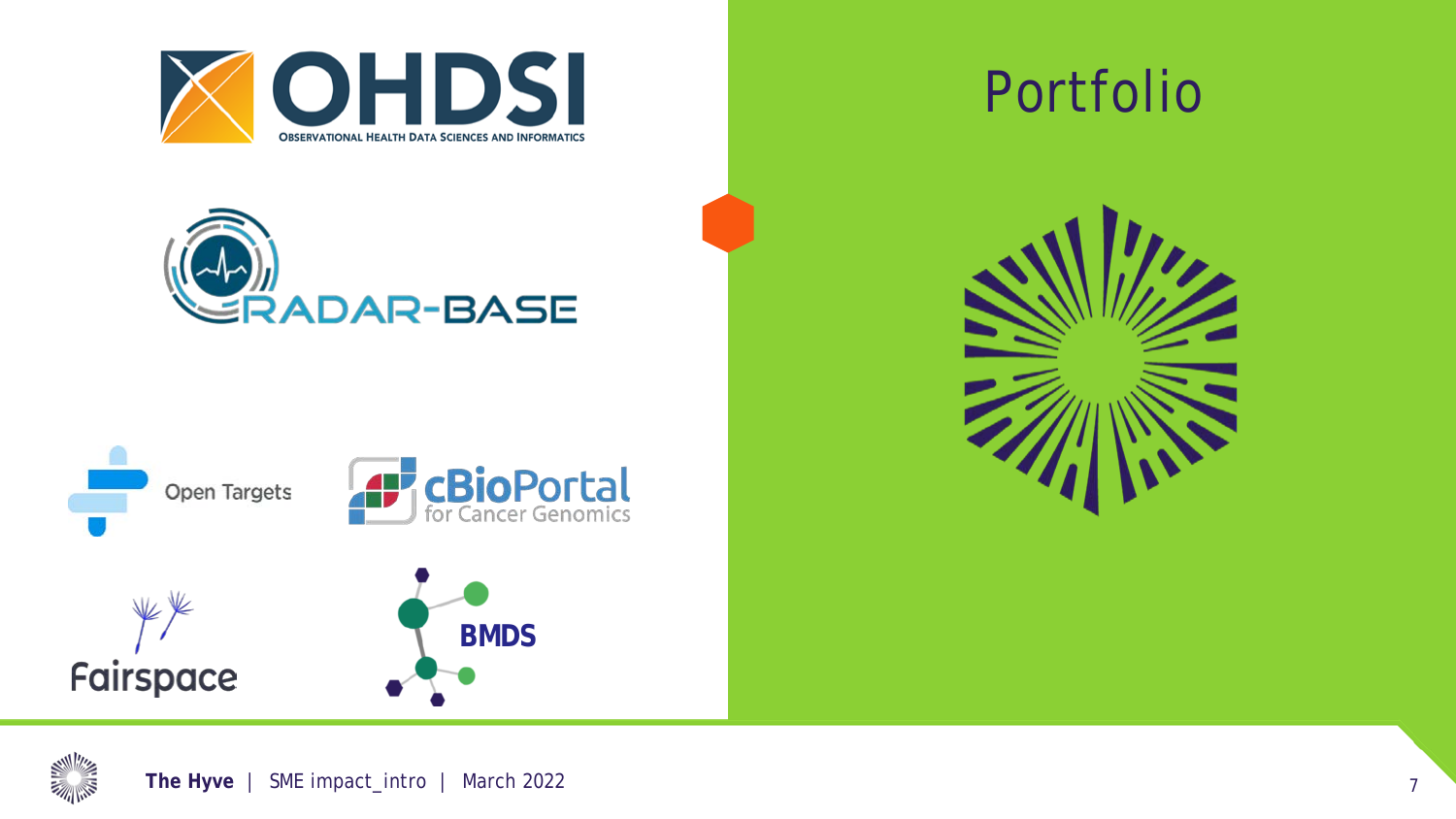

*Helping life science organizations unlock the full potential of data with open source technologies and expert consulting*



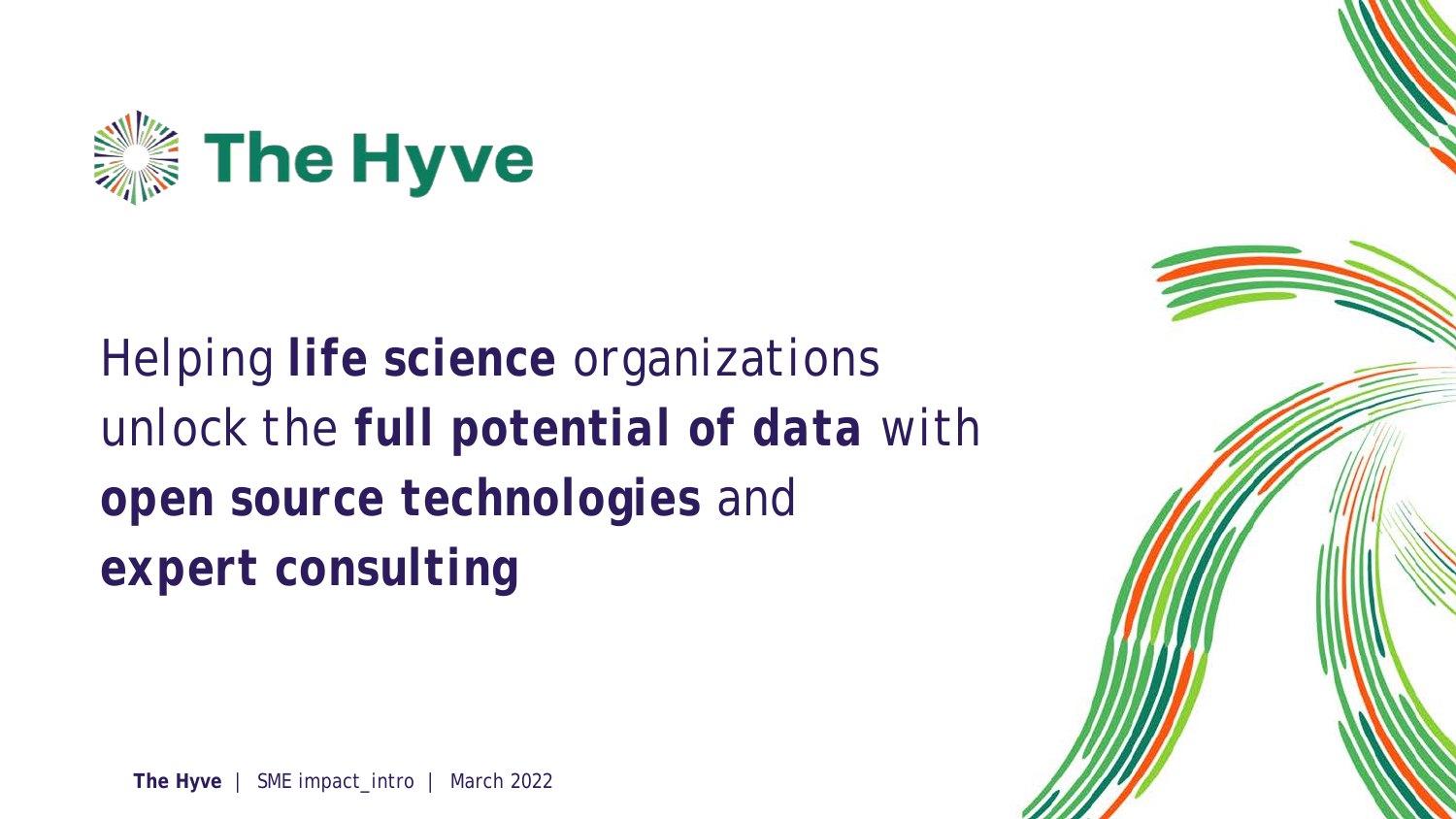

**Enabling open science**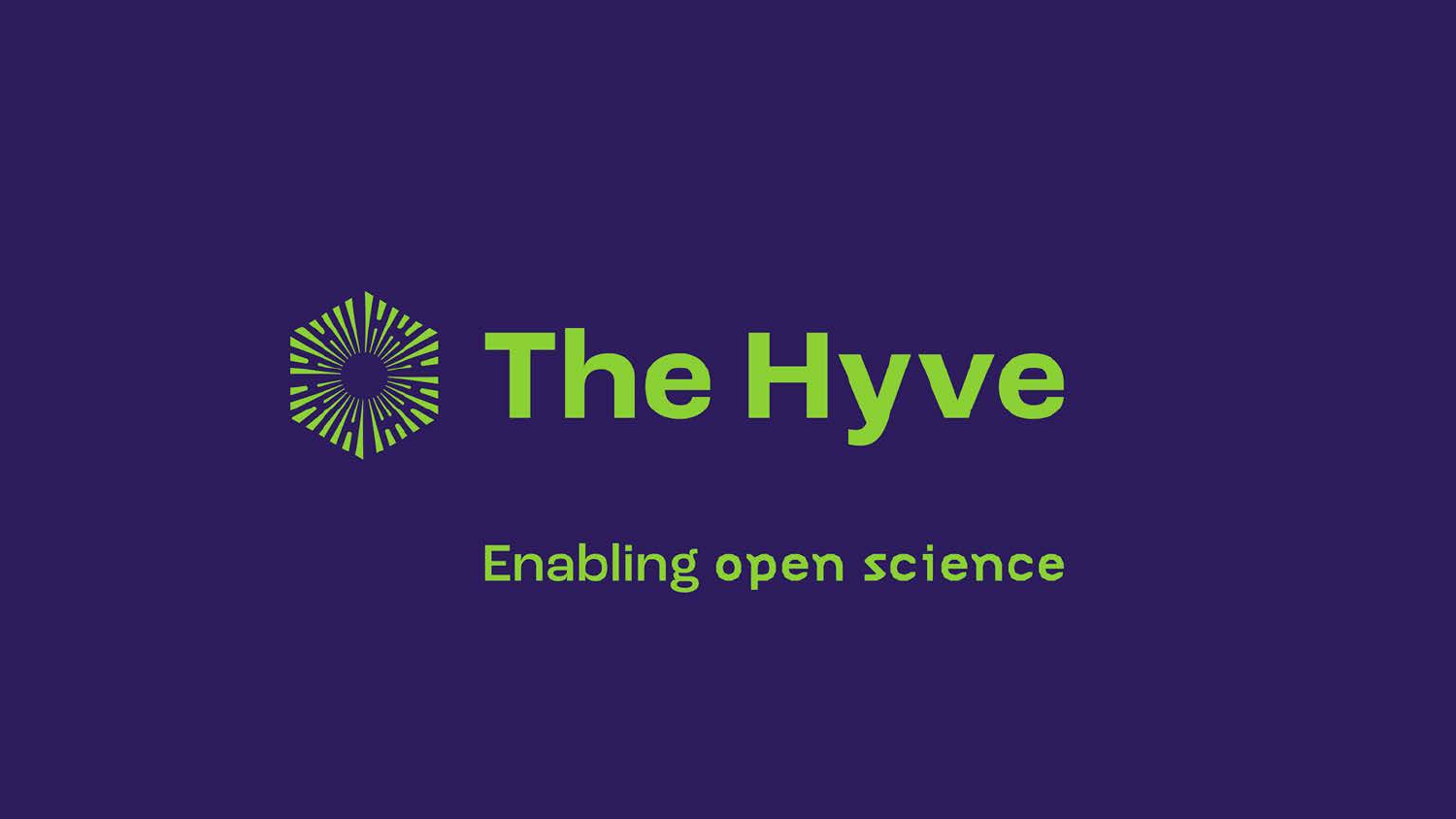

# **IMI/IHI Impact on SMEs Impact on growth**

Julia Kurps, RWD team lead



**The Hyve** | SME impact\_growth | March 2022 v1.0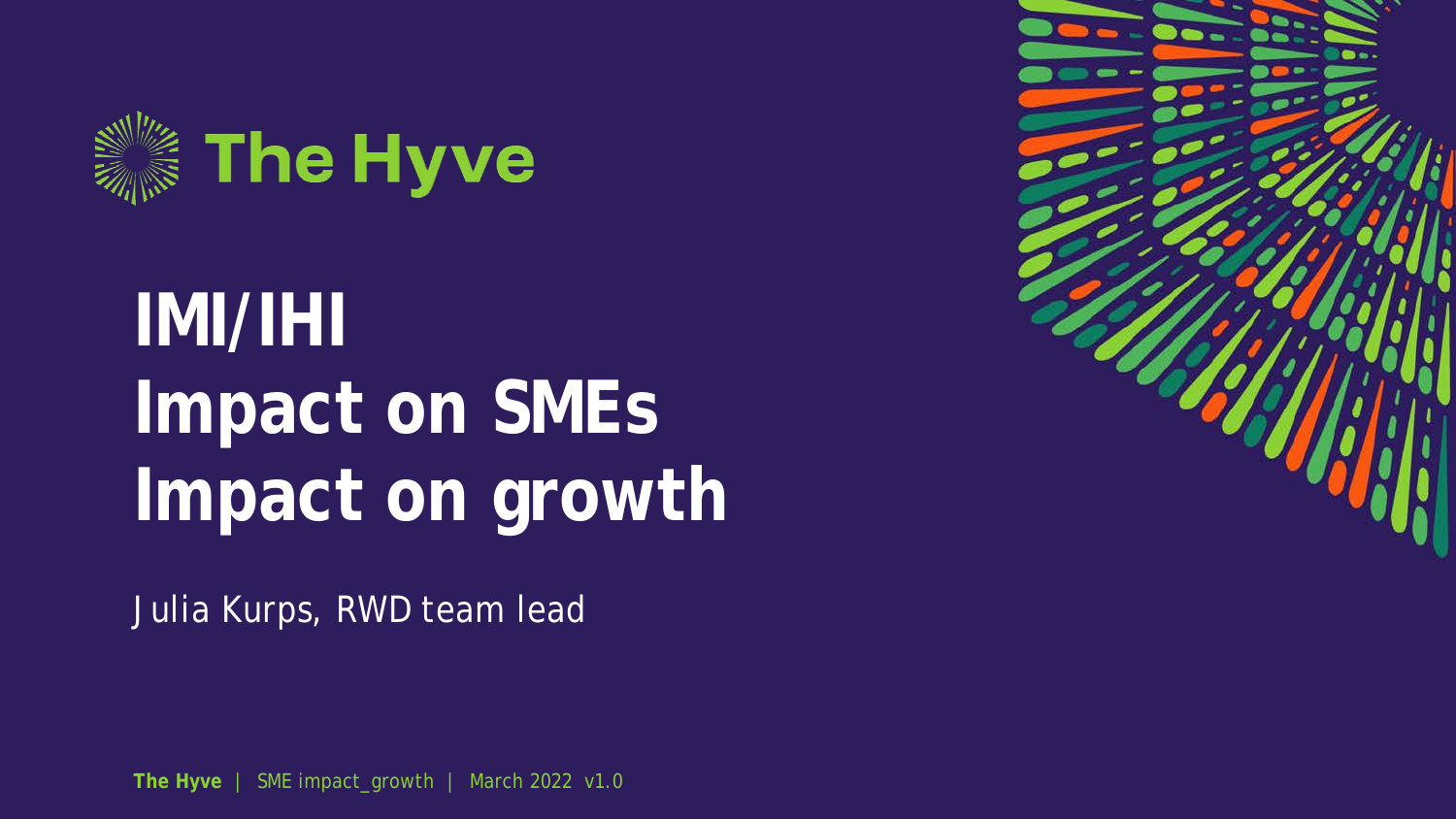Impact of IMI/IHI projects on the growth of The Hyve

**Collaboration, Networking and Visibility**

**Product and Service Development** 

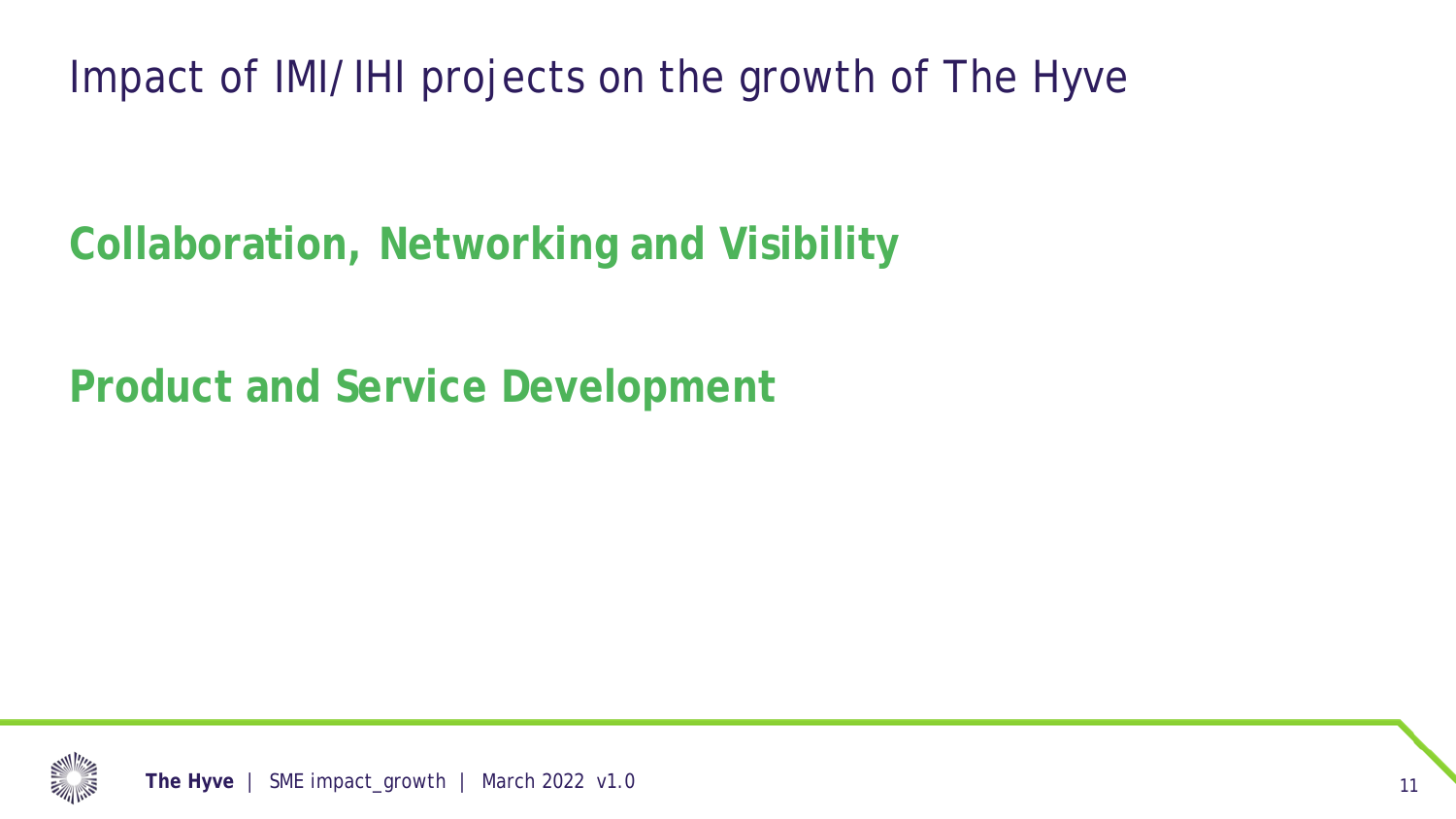#### Collaboration, Networking & Visibility

- Solutions for real world problems
- Working with thought leaders and innovative thinkers
- Inspiring collaboration for The Hyve staff
- Being part of bigger community
- Learning
- Understanding industry goals and needs
- **Building trust**
- Generate leads and customers

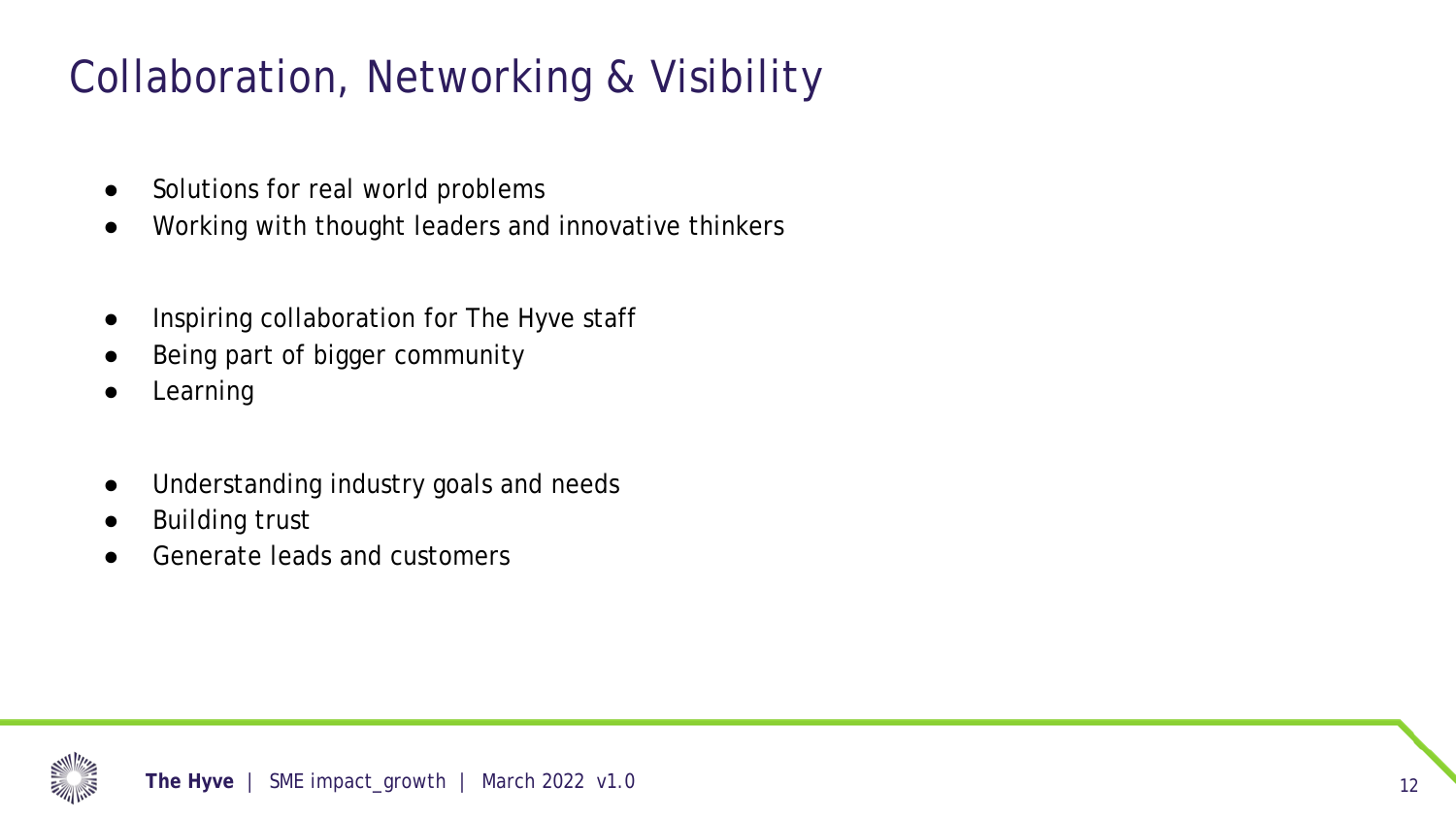#### Product development

- Real world need
- Collaborative effort
- Direct access to relevant stakeholders and key users
	- Requirements gathering
	- Tryouts and frequent feedback to improve solution
- Building expertise on tools, services and processes

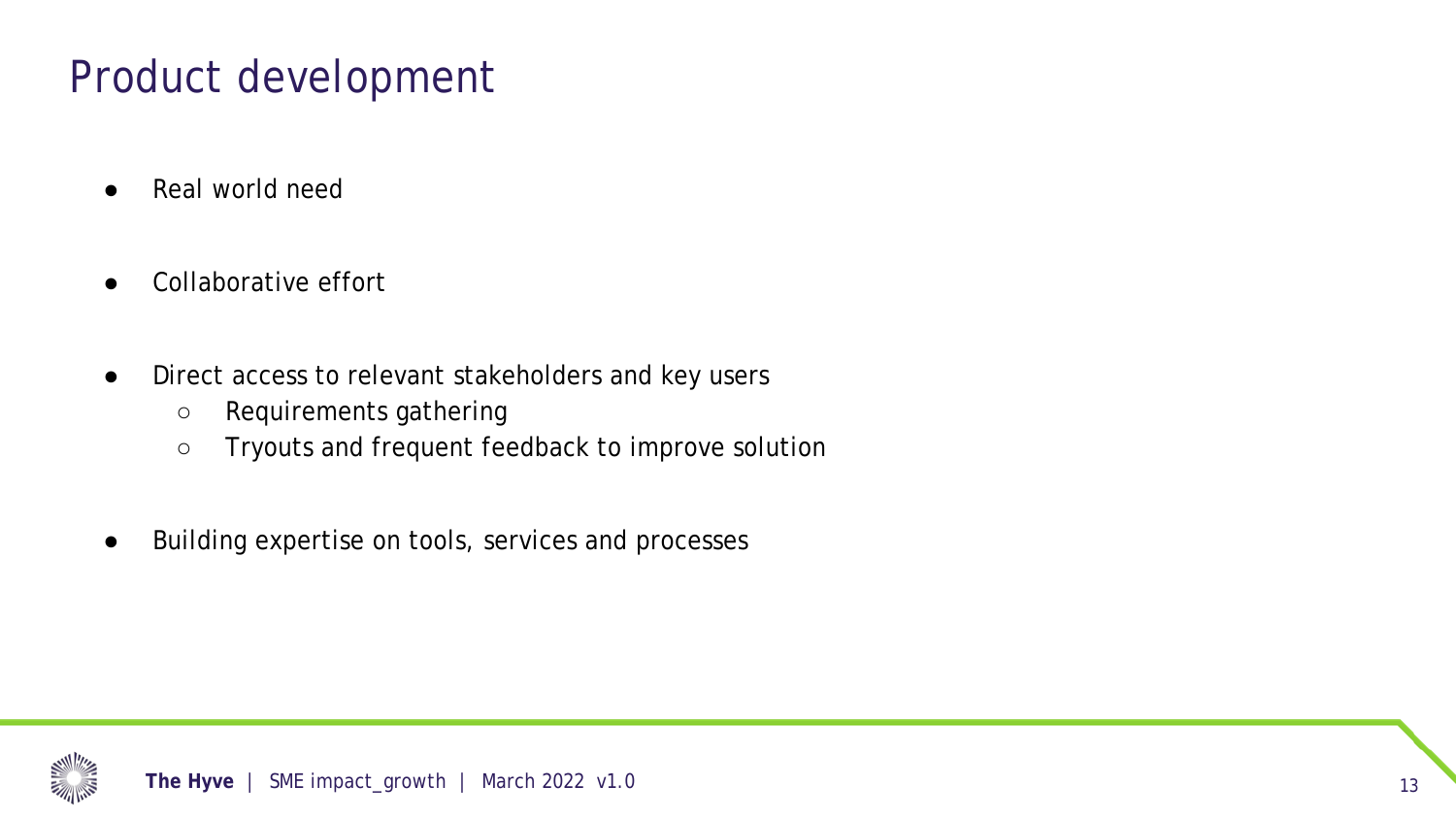







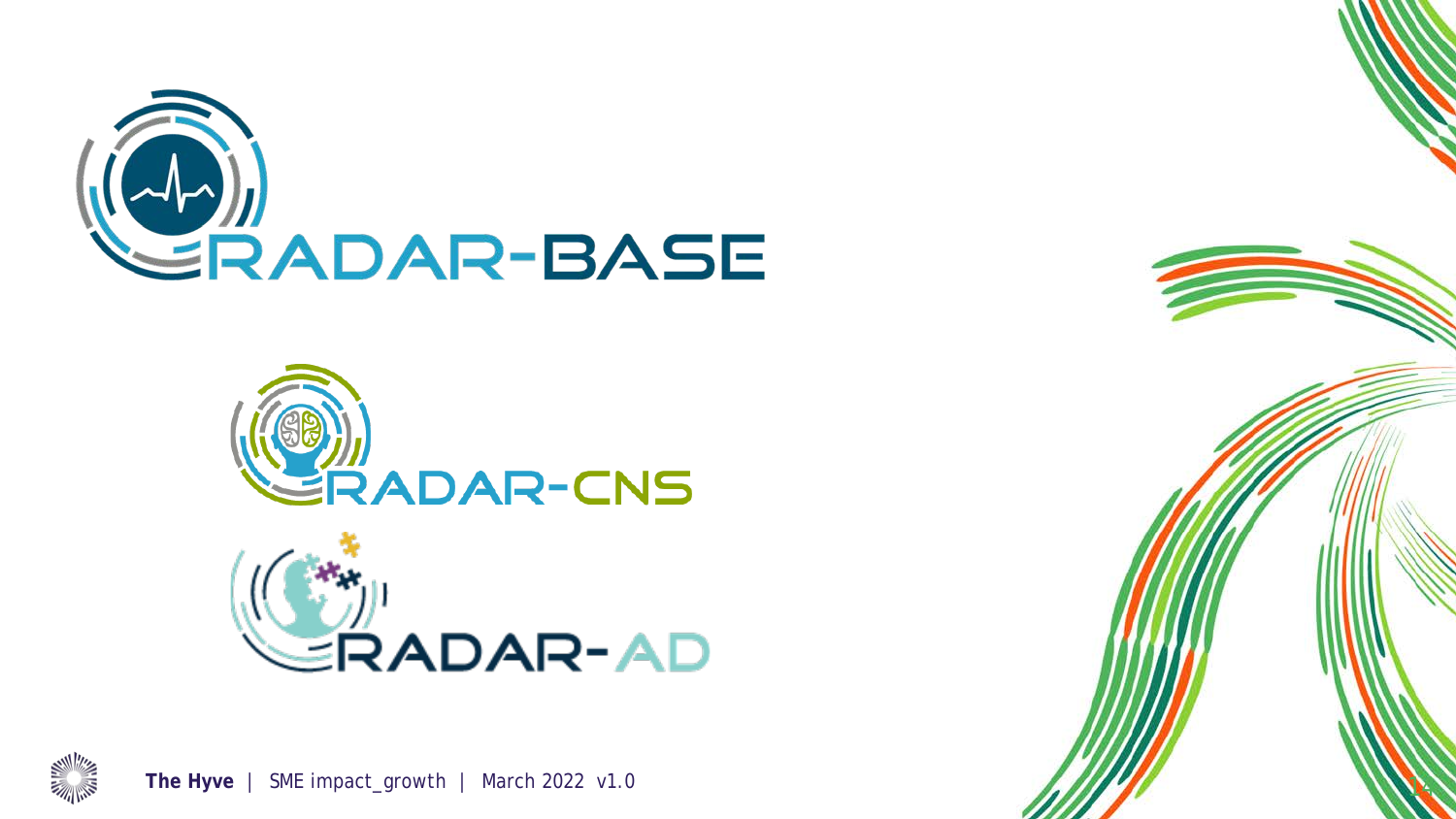#### A platform for Remote Assessment of Diseases And Relapses



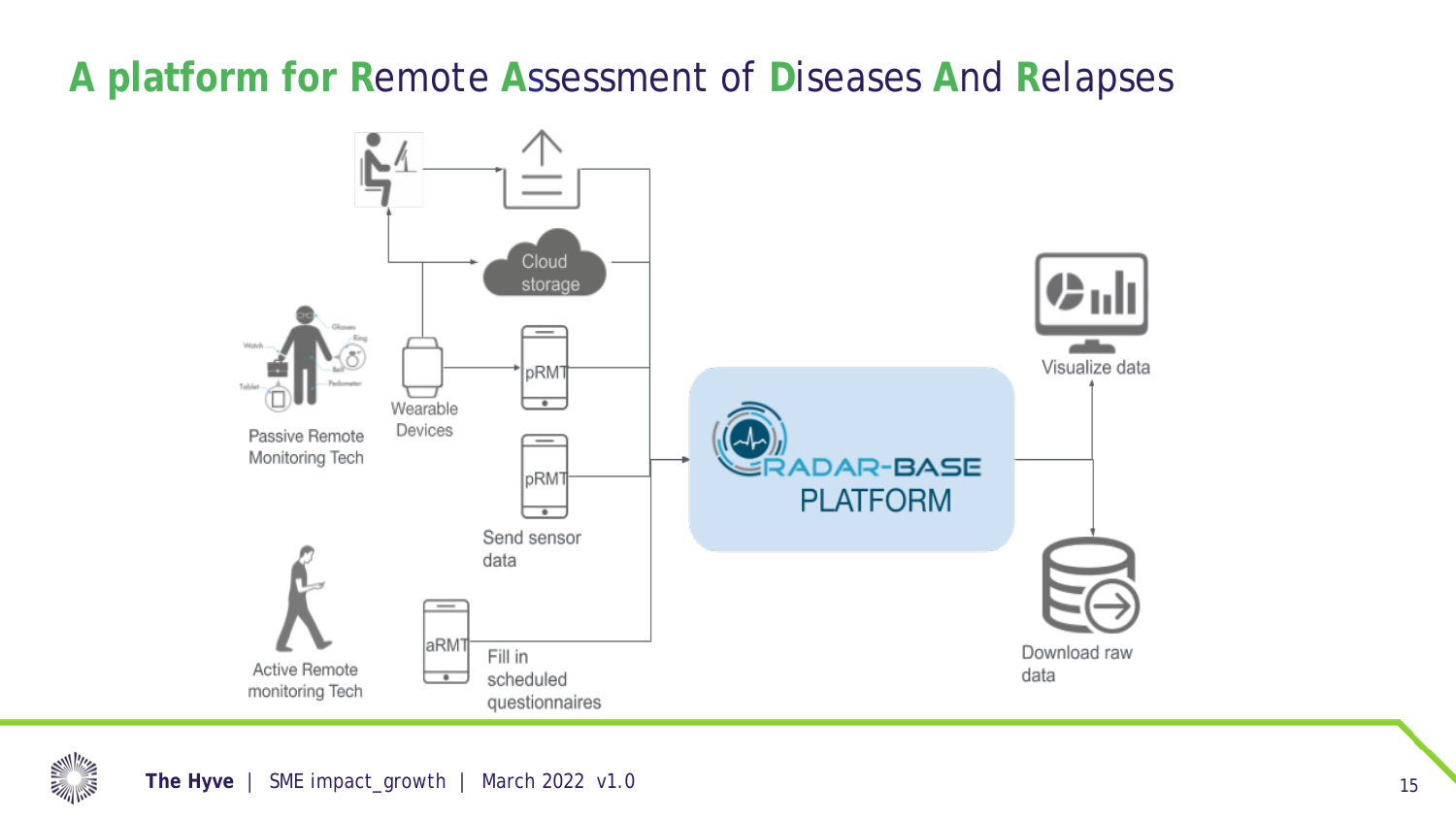#### The story of RADAR-base



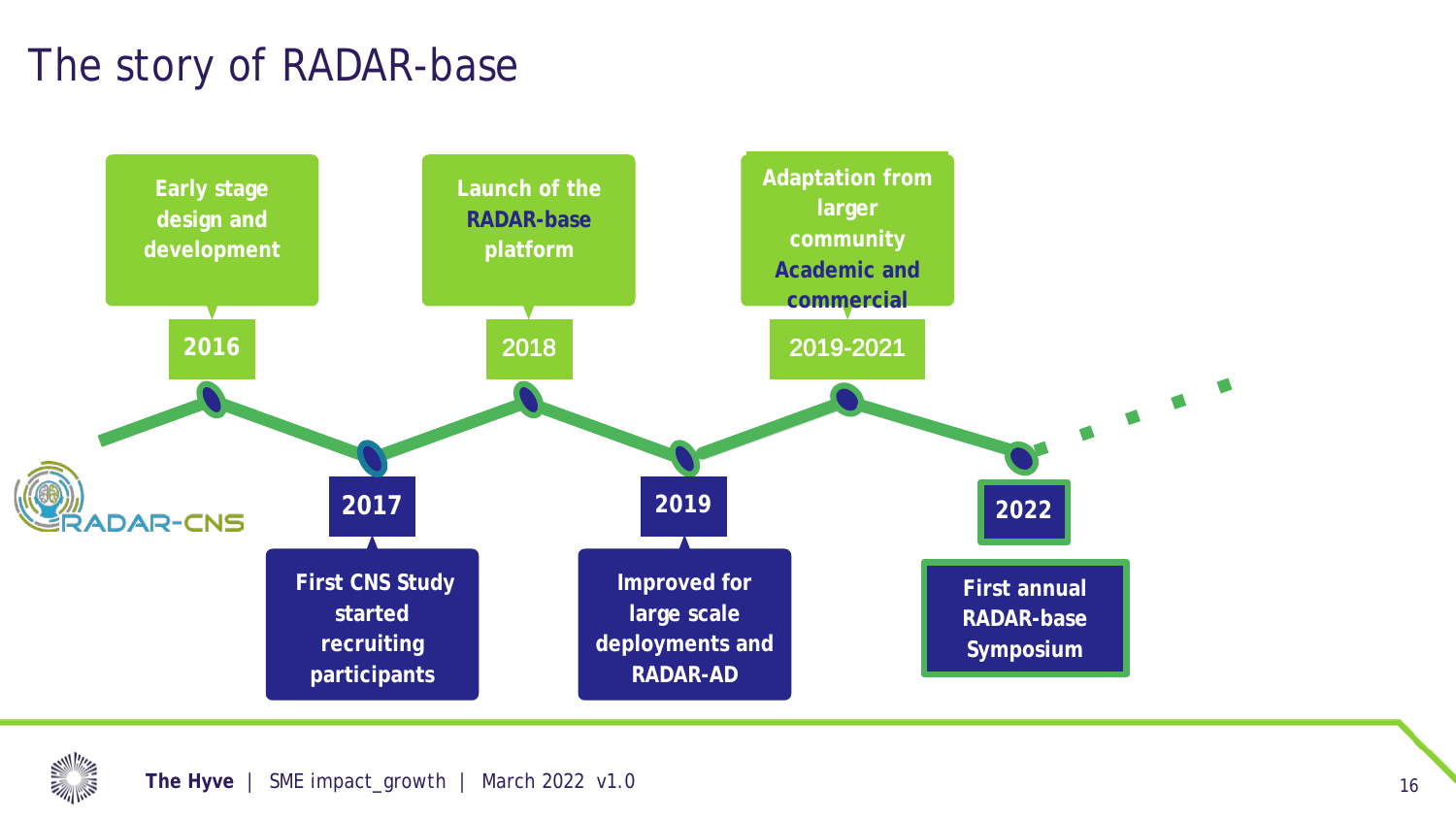#### Impact & Community growth



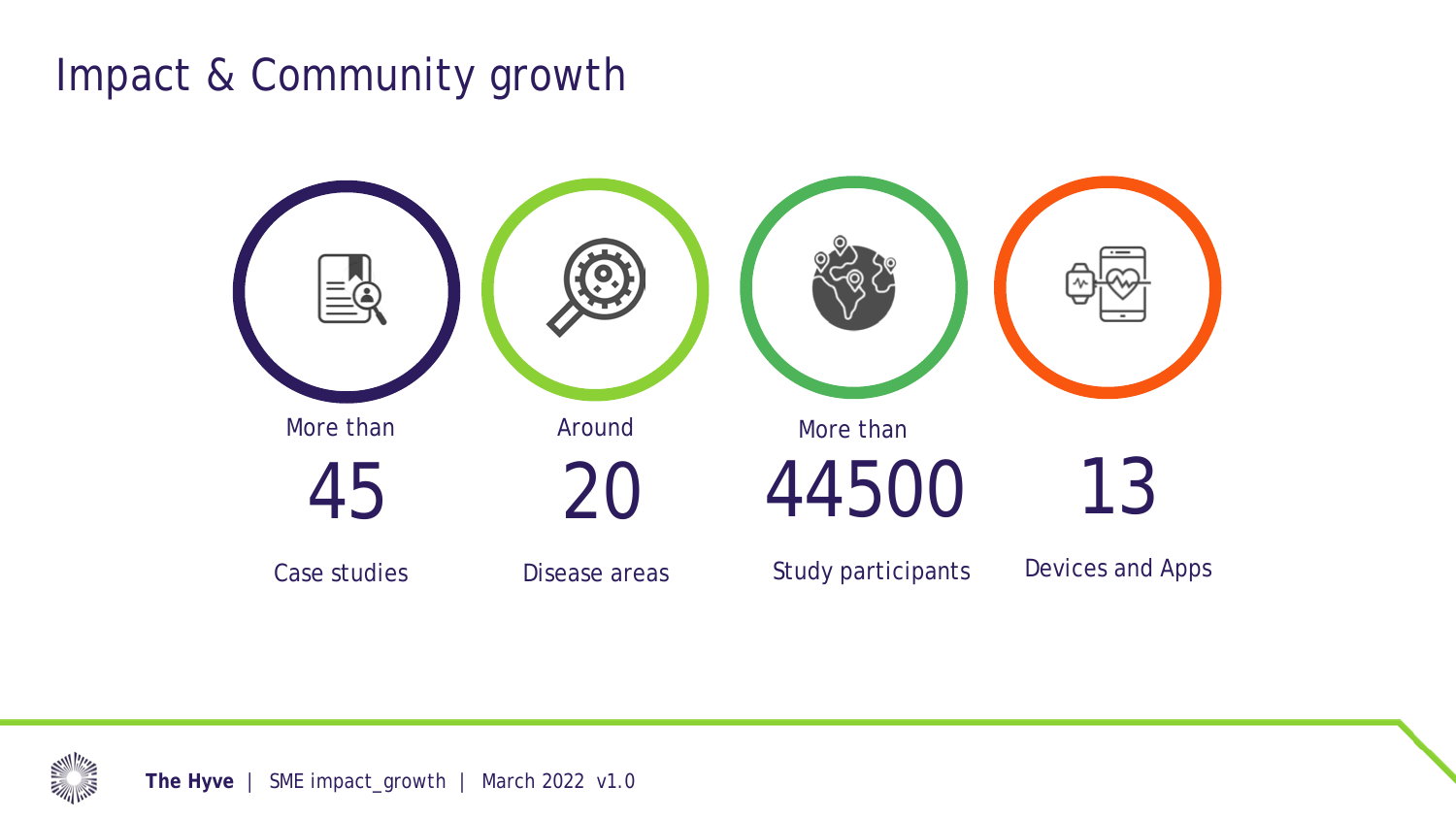#### RADAR-base at The Hyve

#### **Services**

- Hosting and Maintenance
- Deployment
- Configurations
- Feature Development
- Training
- Knowledge transfer



| <b>Partners/Customers</b>              | # Projects |
|----------------------------------------|------------|
| <b>Academic institutions/Consortia</b> | ~125       |
| <b>CRO/pharmaceutical industry</b>     | ~15        |

\*number of projects after RADAR-base launch as open source platform